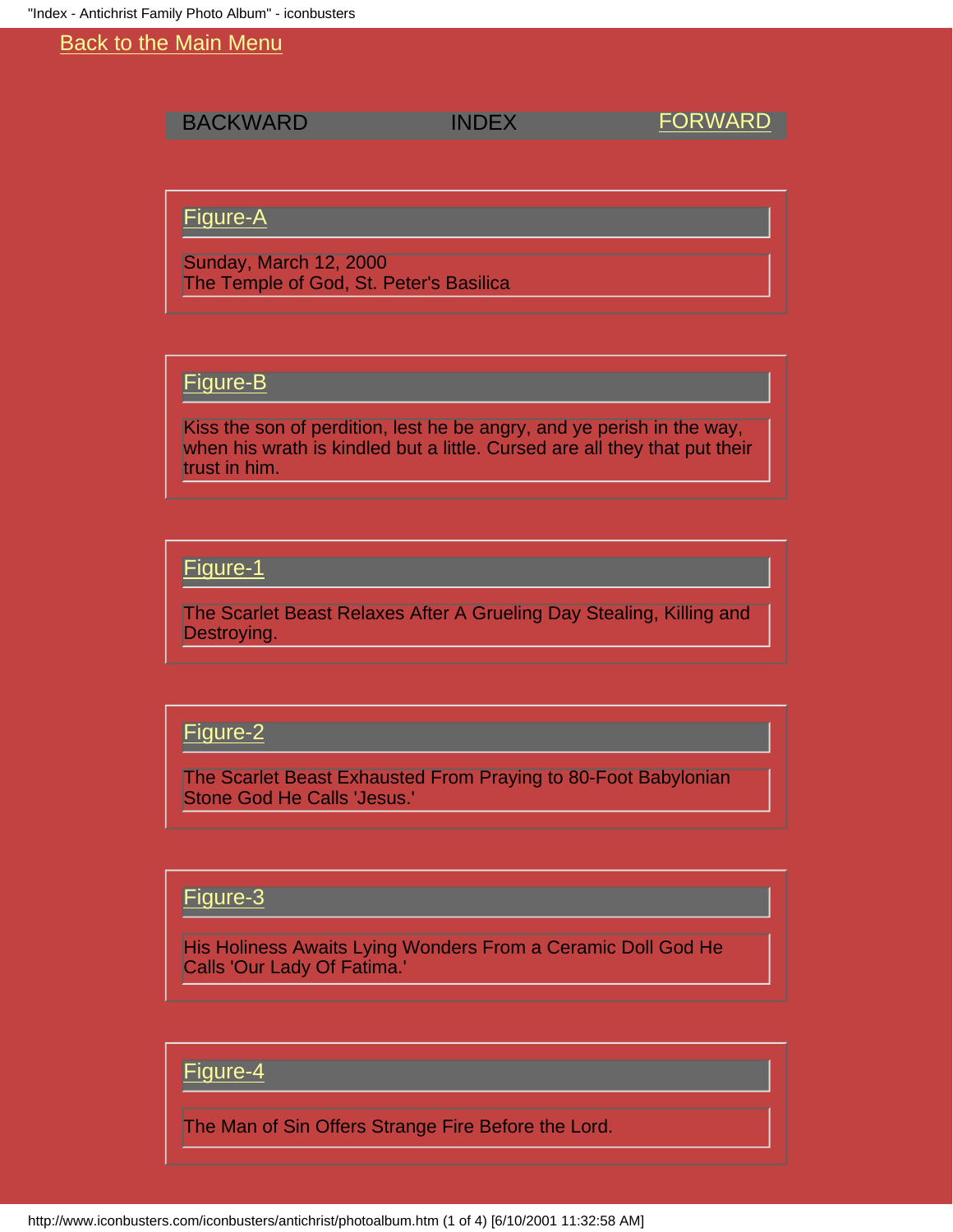### [Figure-5](#page-16-0)

"Thou shalt make unto me many graven images," saith the Beast, the Man of Sin.

### [Figure-6](#page-17-0)

The brazen Holy Father demonstrates just how seared his conscience is, as he attempts to communicate with dead Wood Gods. "They have no knowledge that set up the wood of their graven image, and pray unto a god who cannot save."

### [Figure-7](#page-18-0)

"And the woman was arrayed in purple and scarlet colour, and decked with gold and precious stones and pearls, having a golden cup in her hand full of abominations and filthiness of her fornication"….."Even him whose coming is after the working of Satan with all power and signs and lying wonders."

### [Figure-8](#page-19-0)

Christian Sorcery: Antichrist Creates Christ. "Hereby know ye the Spirit of God: Every spirit that confesseth that Jesus Christ is come in the flesh is of God: And every spirit that confesseth not that Jesus Christ is come in the flesh is not of God: and this is that spirit of Antichrist, whereof ye have heard that it should come; and even now already is it in the world."

### [Figure-9](#page-20-0)

Coronation of the Antichrist. Pope John XXIII, the Vicar of Christ, receives the three-tiered crown of gold, silver and diamonds. Yet Jesus Christ wore a crown of thorns.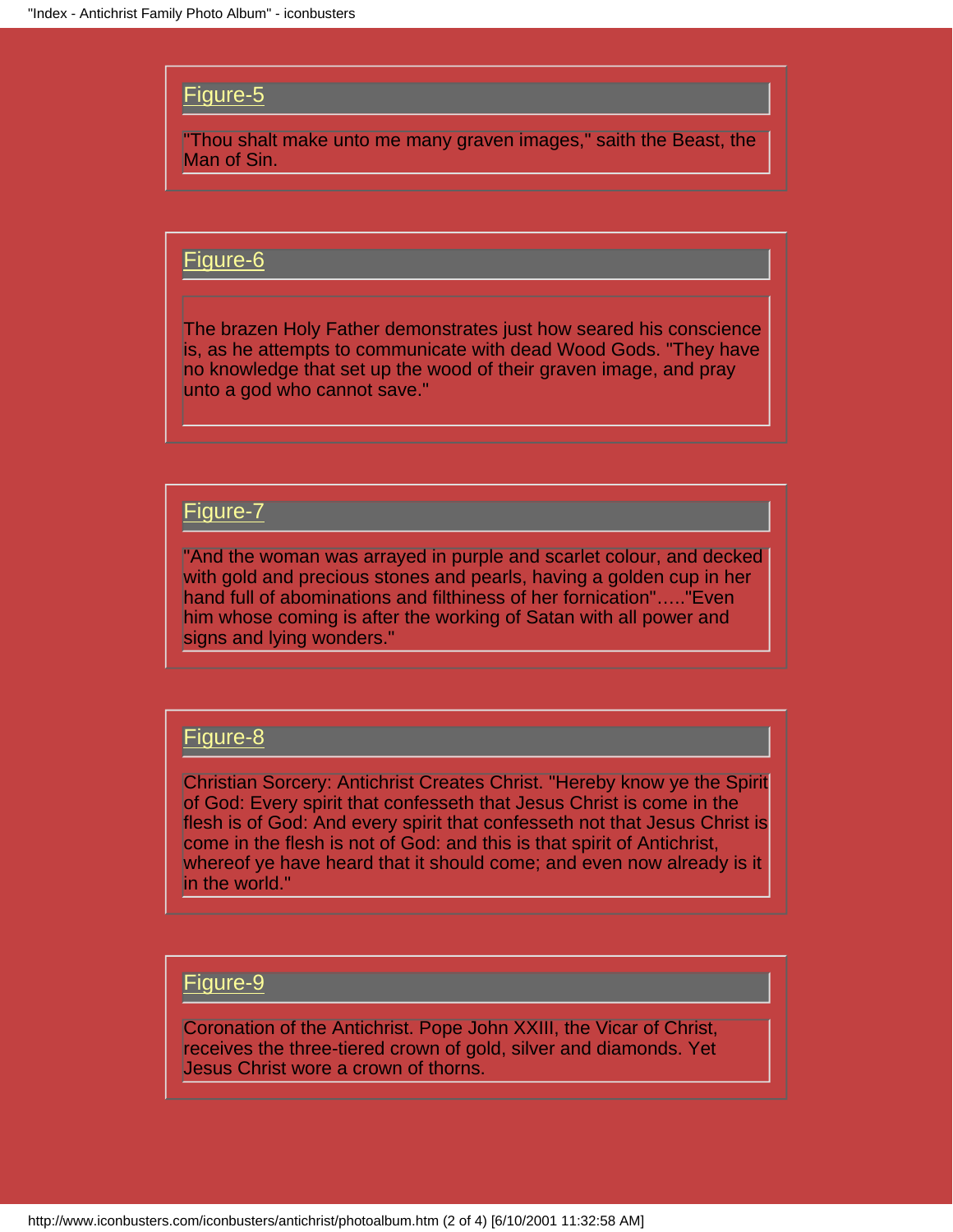### [Figure-10](#page-21-0)

The Beast with Seven-Heads and Ten Horns. When one Head dies, another takes his place.

### [Figure-11](#page-9-0)

Figure 11. "Come hither, I will shew unto thee the judgment of the great whore that sitteth upon many waters: With whom the kings of the earth have been made drunk with the wine of her fornication."

### [Figure-12](#page-8-0)

"And all the world wondered after the beast....and all that dwell upon the earth shall worship him, whose names are not written in the book of life of the Lamb...."

### [Figure-13](#page-7-0)

The Throne of Antichrist Flanked By Stone Gods. (Located in a papal audience antechamber known as the Hall of the Little Throne.)

### [Figure-14](#page-6-0)

The Man of Sin, that Usurper, the Scarlet Beast, carried aloft on his portable throne, receiving worship, as God, in his personal Basilica, the Temple of Antichrist.

### [Figure-15](#page-5-0)

The Basilica of the National Shrine of the Immaculate Conception, Washington, D. C. This gargantuan monstrosity is dedicated to increase worship by American Roman Catholics to their holy Mother Goddess, the Blessed Virgin Mary.

BACKWARD INDEX [FORWARD](#page-4-0)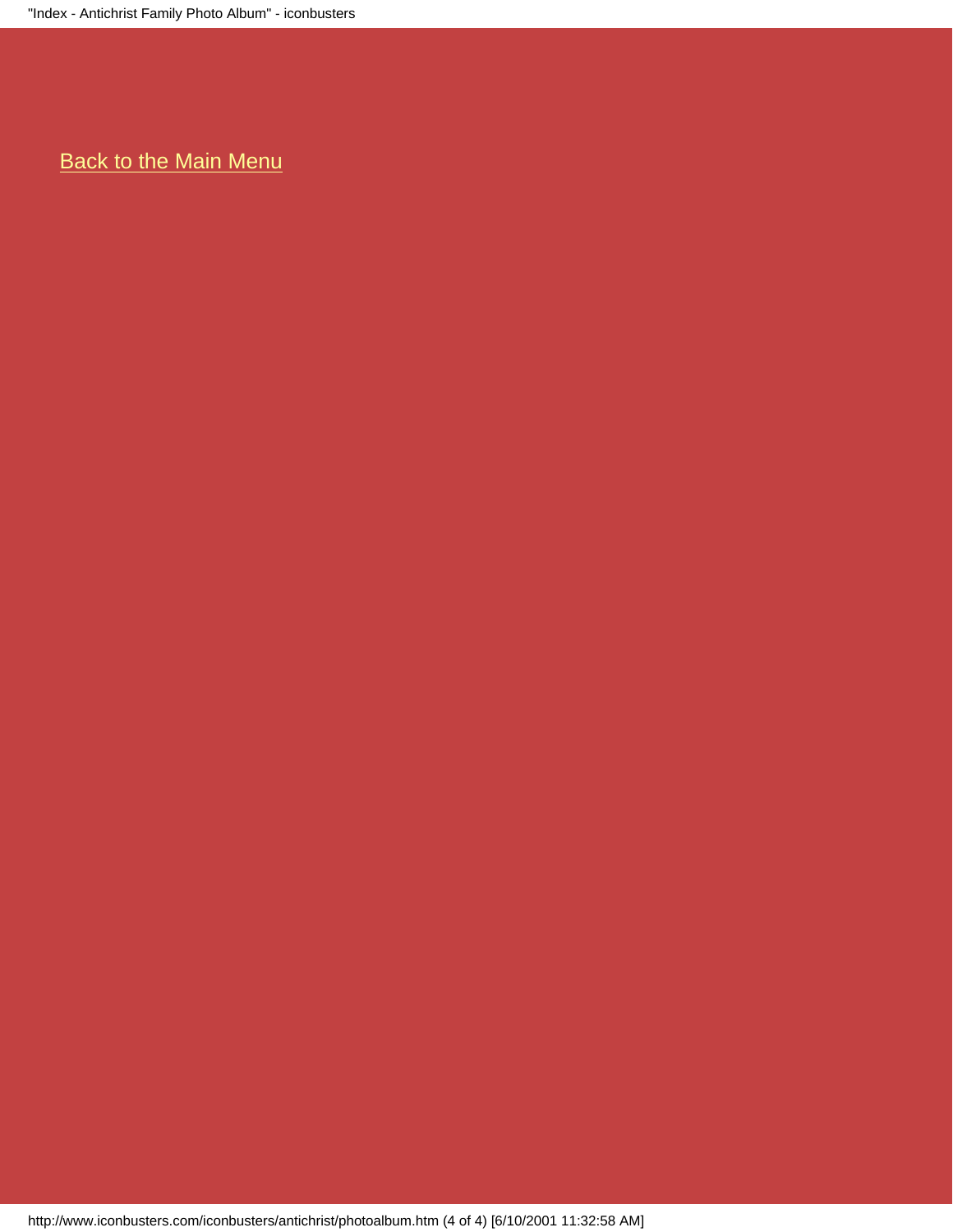### <span id="page-4-0"></span>[BACKWARD](#page-5-0) [INDEX](#page-0-0) [FORWARD](#page-11-0)



### Figure A Sunday, March 12, 2000 The Temple of God, St. Peter's Basilica The Antichrist displays his utter hatred of the Lord before the eyes of a blind world.

The Man of Sin prays the Lord for forgiveness while in the very act of fornication with abominable idols. It was the rebuke by the true Christians against the blasphemy of idolatry committed by the Roman Catholic Church which resulted in their imprisonment, tortures and murders through the centuries. The Word of God clearly states that she will never change, nor truly repent (see Rev. 17-18). Instead, judgment is promised to come in one hour.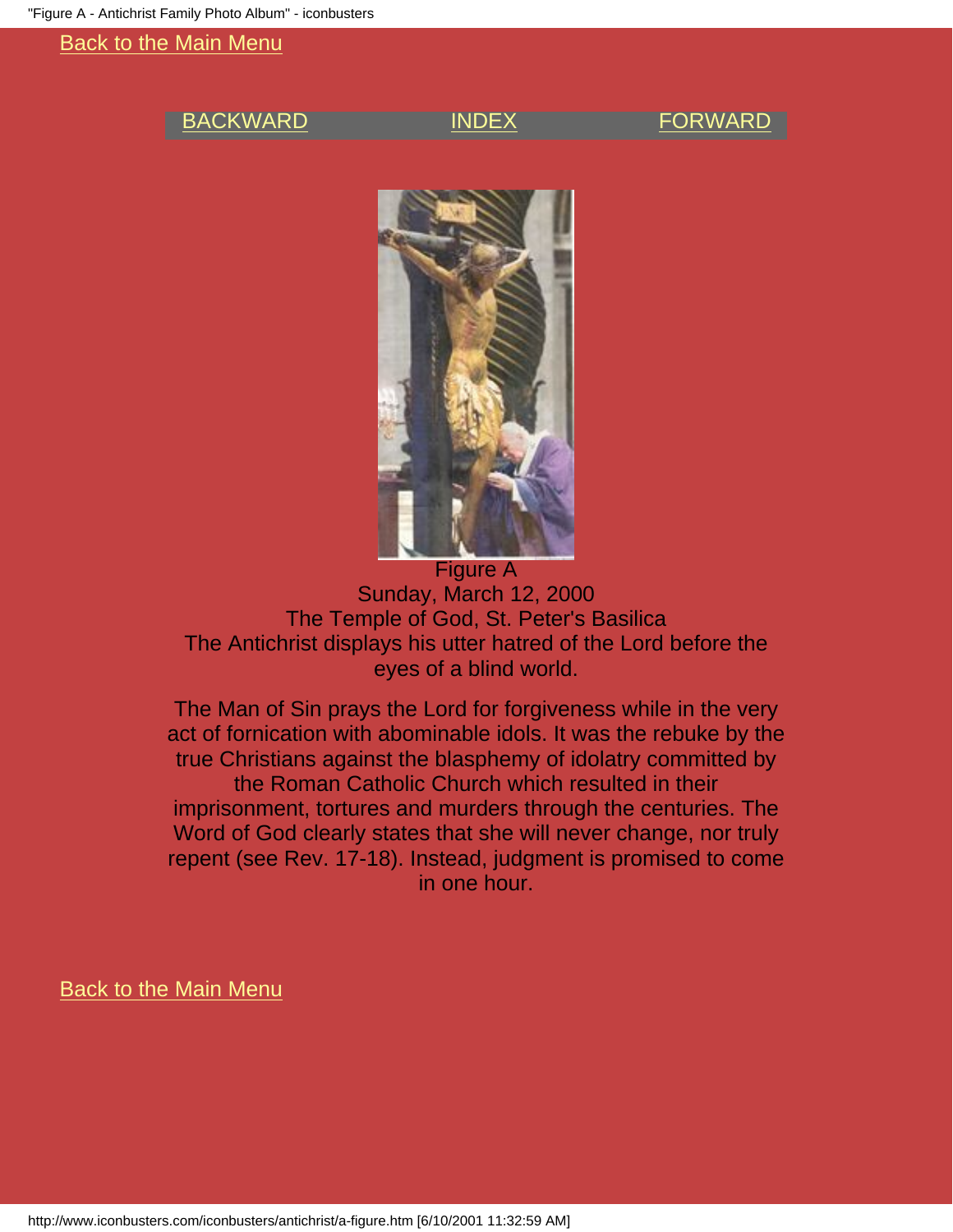### <span id="page-5-0"></span>[BACKWARD](#page-6-0) [INDEX](#page-0-0) [FORWARD](#page-4-0)



The Basilica of the National Shrine of the Immaculate Conception, Washington, D. C. This gargantuan monstrosity is dedicated to increase worship by American Roman Catholics to their holy Mother Goddess, the Blessed Virgin Mary.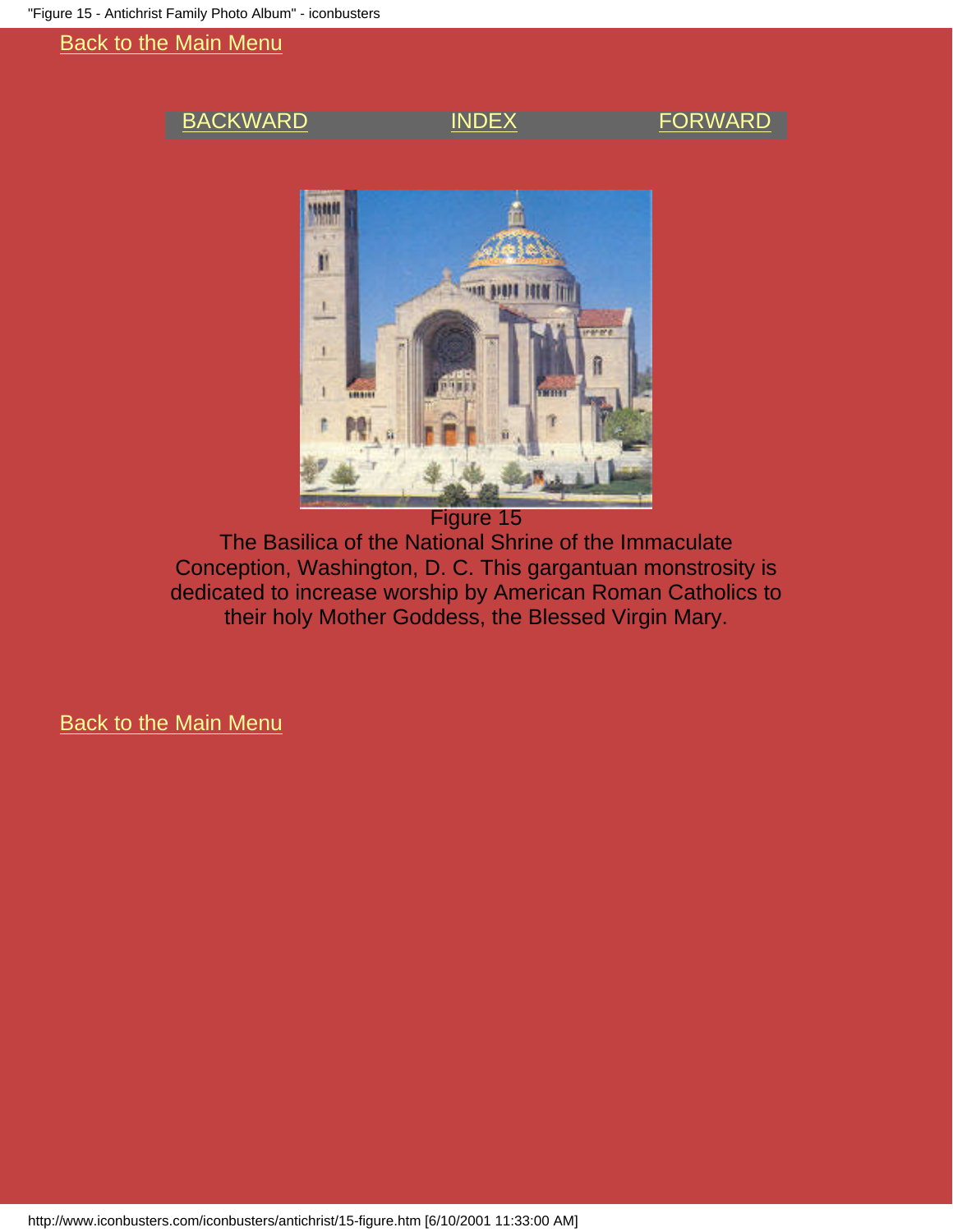### <span id="page-6-0"></span>[BACKWARD](#page-7-0) [INDEX](#page-0-0) [FORWARD](#page-5-0)



The Man of Sin, that Usurper, the Scarlet Beast, carried aloft on his portable throne, receiving worship, as God, in his personal Basilica, the Temple of Antichrist.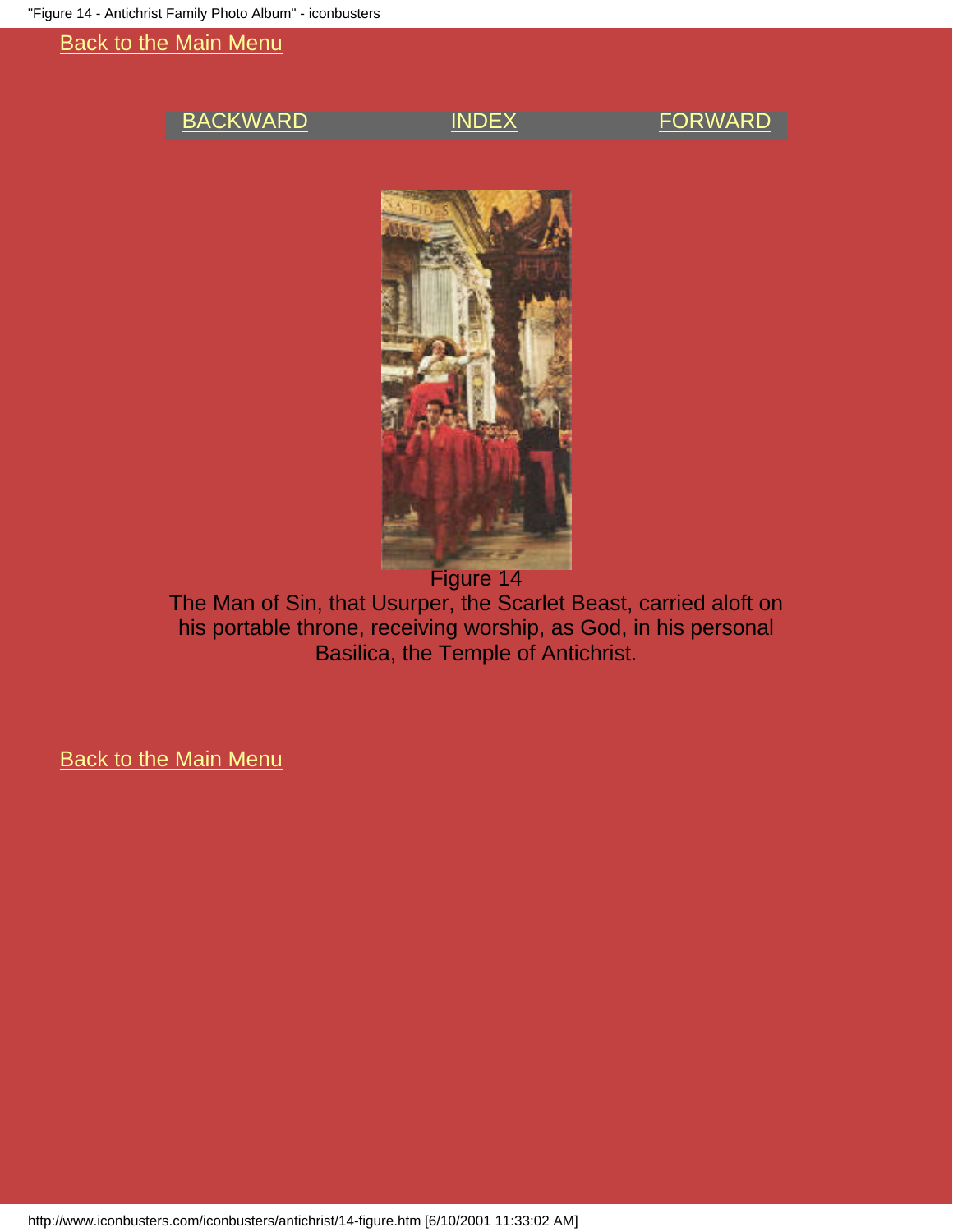### <span id="page-7-0"></span>[BACKWARD](#page-8-0) [INDEX](#page-0-0) [FORWARD](#page-6-0)



Figure 13 The Throne of Antichrist Flanked By Stone Gods. (Located in a papal audience antechamber known as the Hall of the Little Throne.)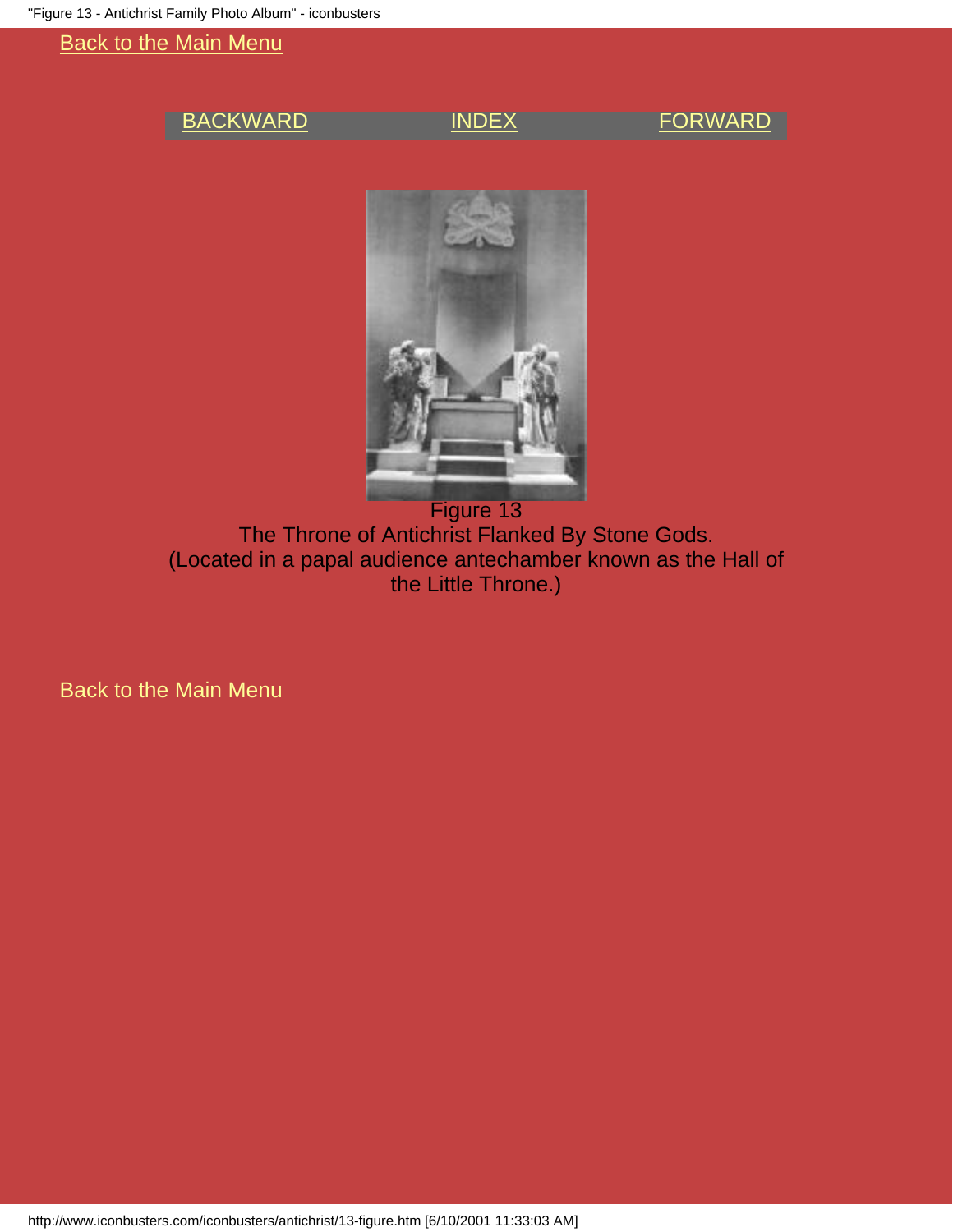### <span id="page-8-0"></span>[BACKWARD](#page-9-0) [INDEX](#page-0-0) [FORWARD](#page-7-0)







Figure 12

"And all the world wondered after the beast....and all that dwell upon the earth shall worship him, whose names are not written in the book of life of the Lamb...."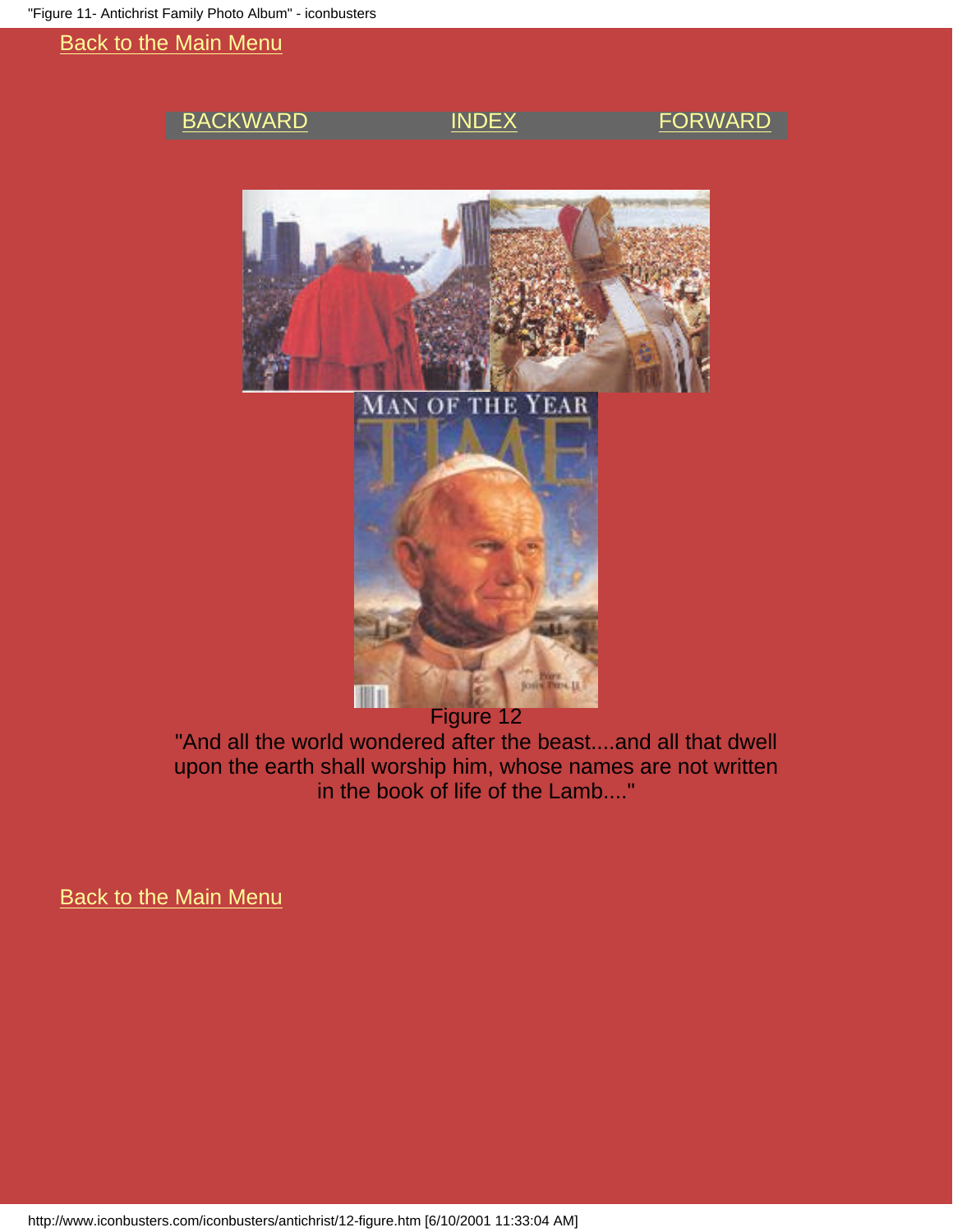<span id="page-9-0"></span>

| <b>BACKWARD</b> | <b>INDEX</b> | <b>FORWARD</b> |
|-----------------|--------------|----------------|
|                 |              |                |
|                 |              |                |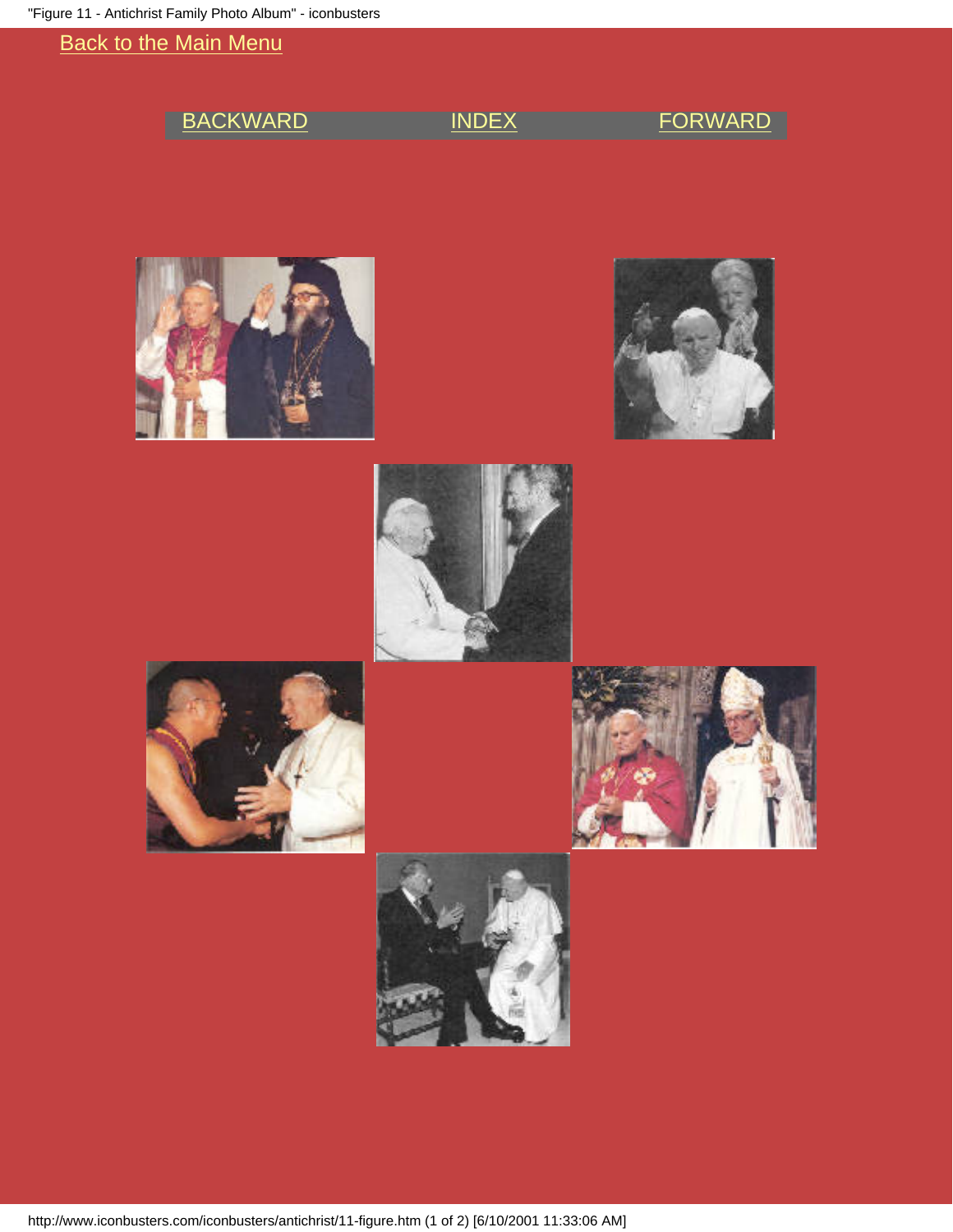# Figure 11

"Come hither, I will shew unto thee the judgment of the great whore that sitteth upon many waters: With whom the kings of the earth have been made drunk with the wine of her fornication."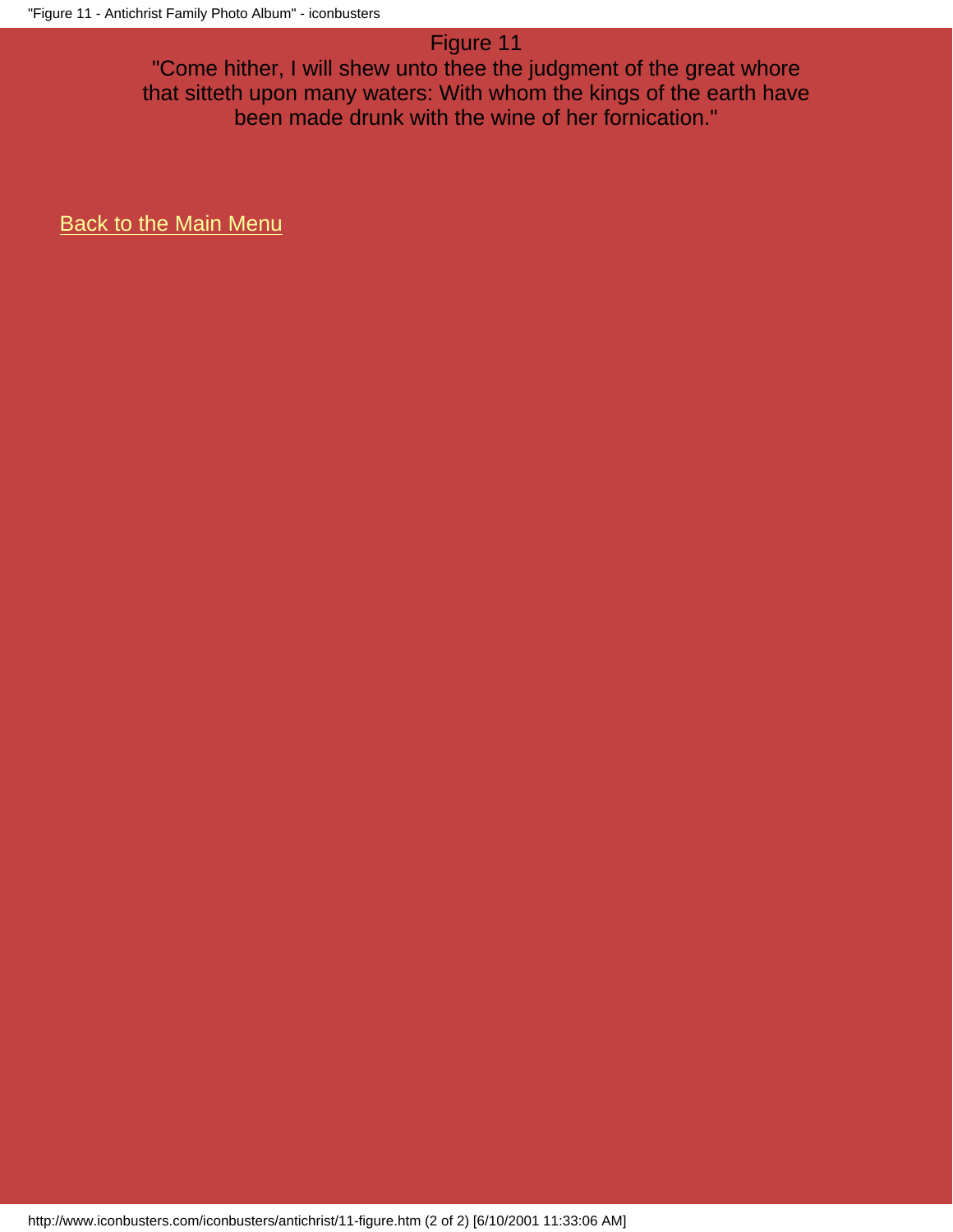### <span id="page-11-0"></span>[BACKWARD](#page-4-0) [INDEX](#page-0-0) [FORWARD](#page-12-0)



Figure B

Kiss the son of perdition, lest he be angry, and ye perish in the way, when his wrath is kindled but a little. Cursed are all they that put their trust in him.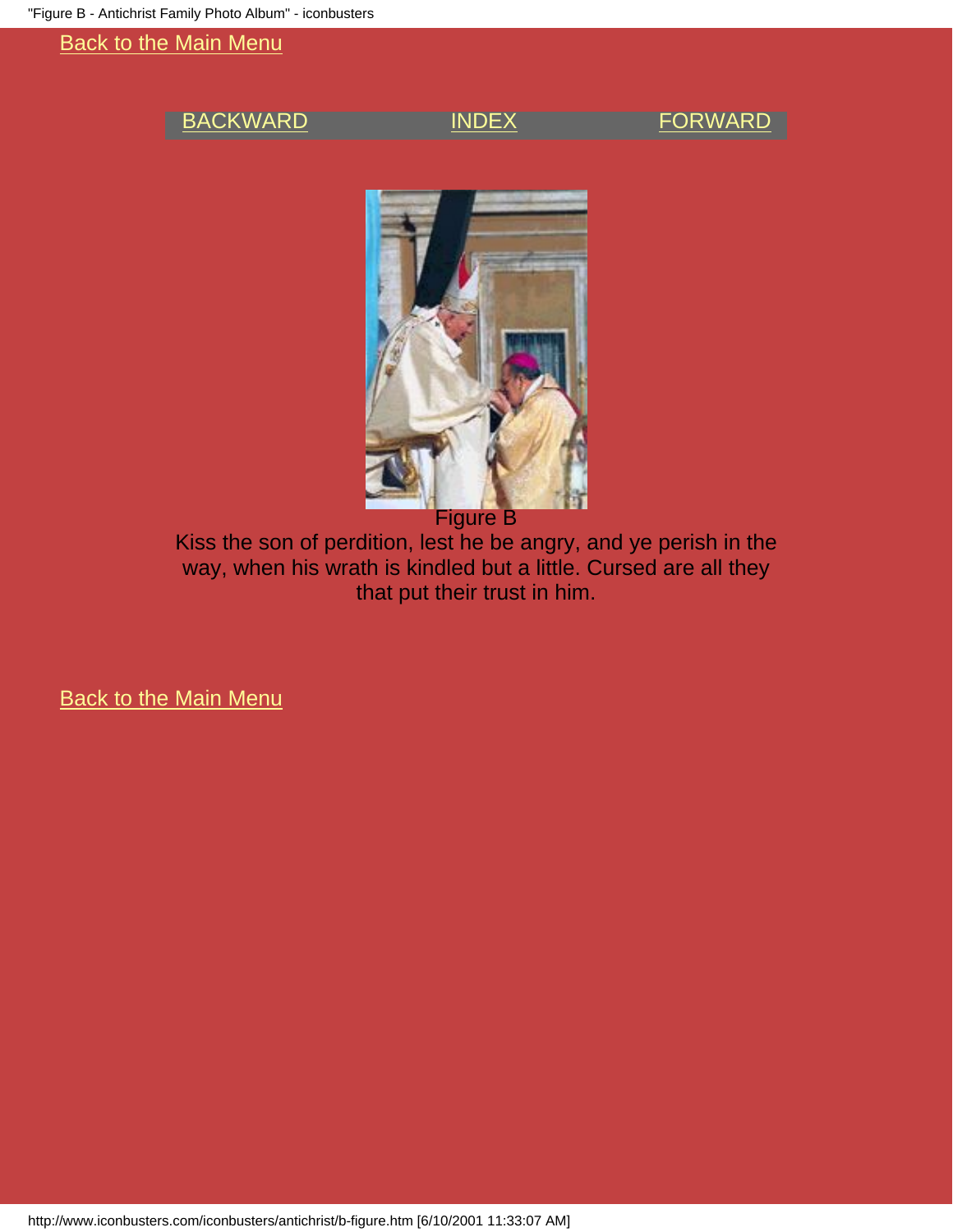<span id="page-12-0"></span>

# **Joannes Paulus II**

Figure 1 The Scarlet Beast Relaxes After A Grueling Day Stealing, Killing and Destroying.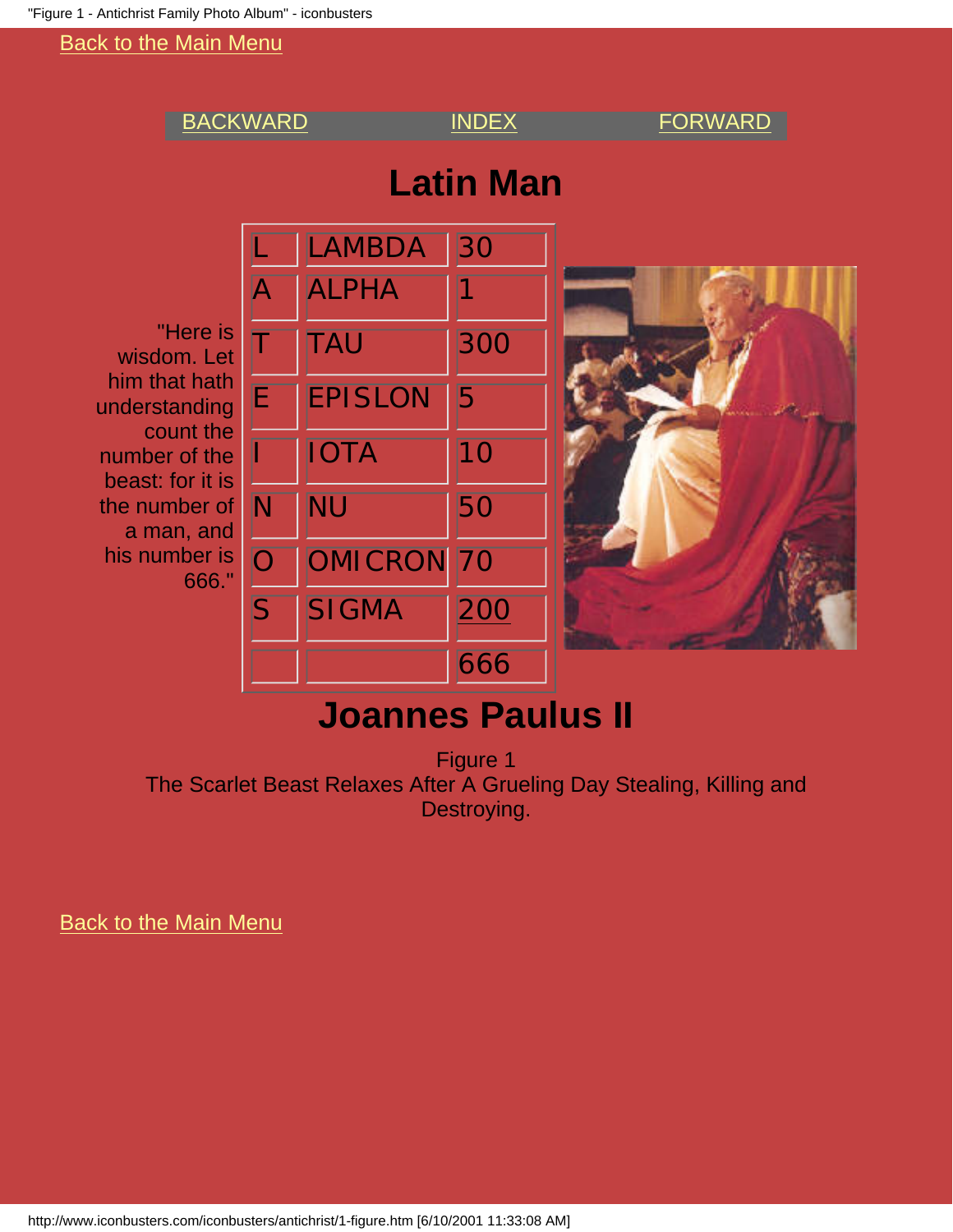### <span id="page-13-0"></span>[BACKWARD](#page-12-0) [INDEX](#page-0-0) [FORWARD](#page-14-0)



The Scarlet Beast Exhausted From Praying to 80-Foot Babylonian Stone God He Calls 'Jesus.'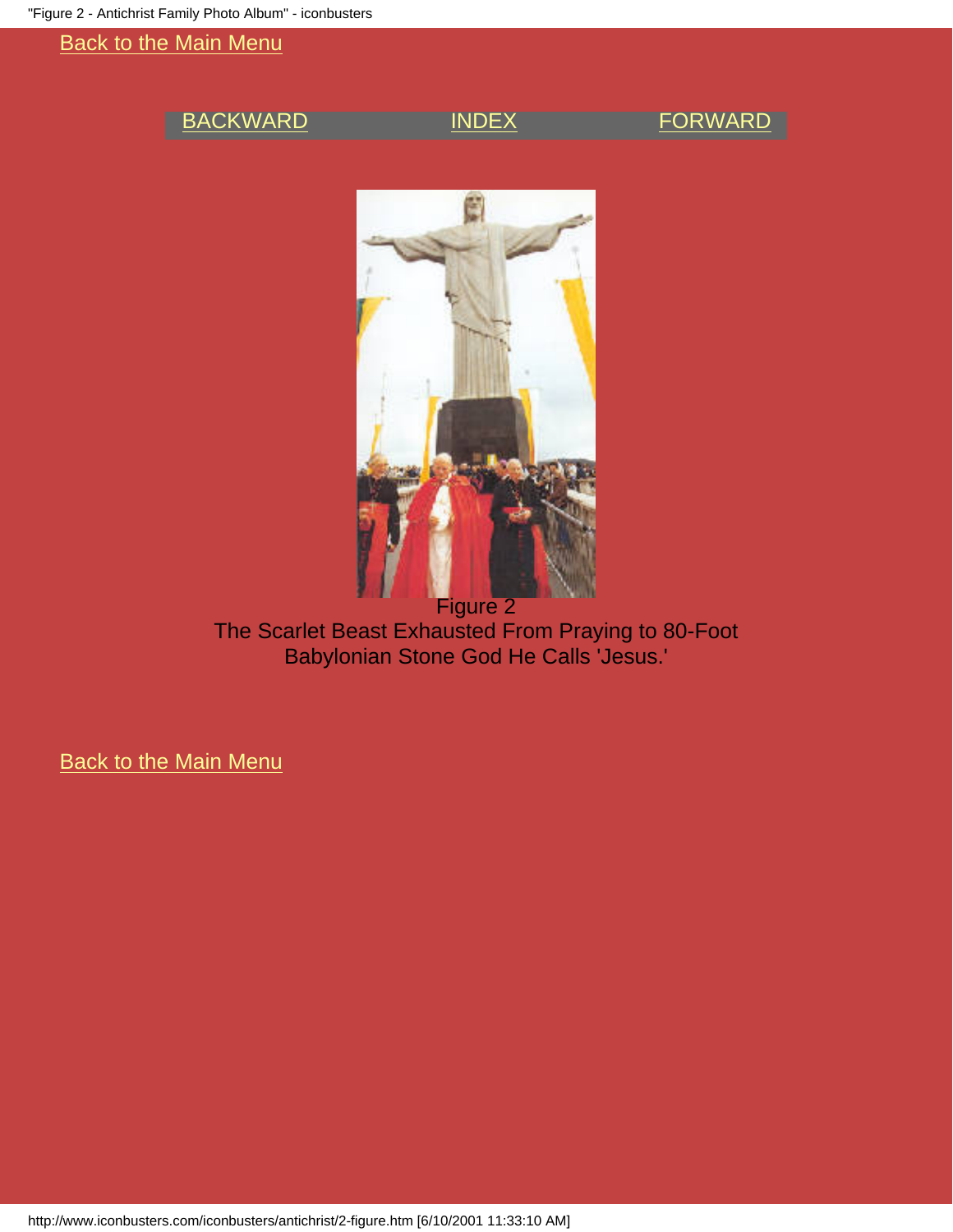### <span id="page-14-0"></span>[BACKWARD](#page-13-0) [INDEX](#page-0-0) [FORWARD](#page-15-0)



Figure 3 His Holiness Awaits Lying Wonders From a Ceramic Doll God He Calls 'Our Lady Of Fatima.'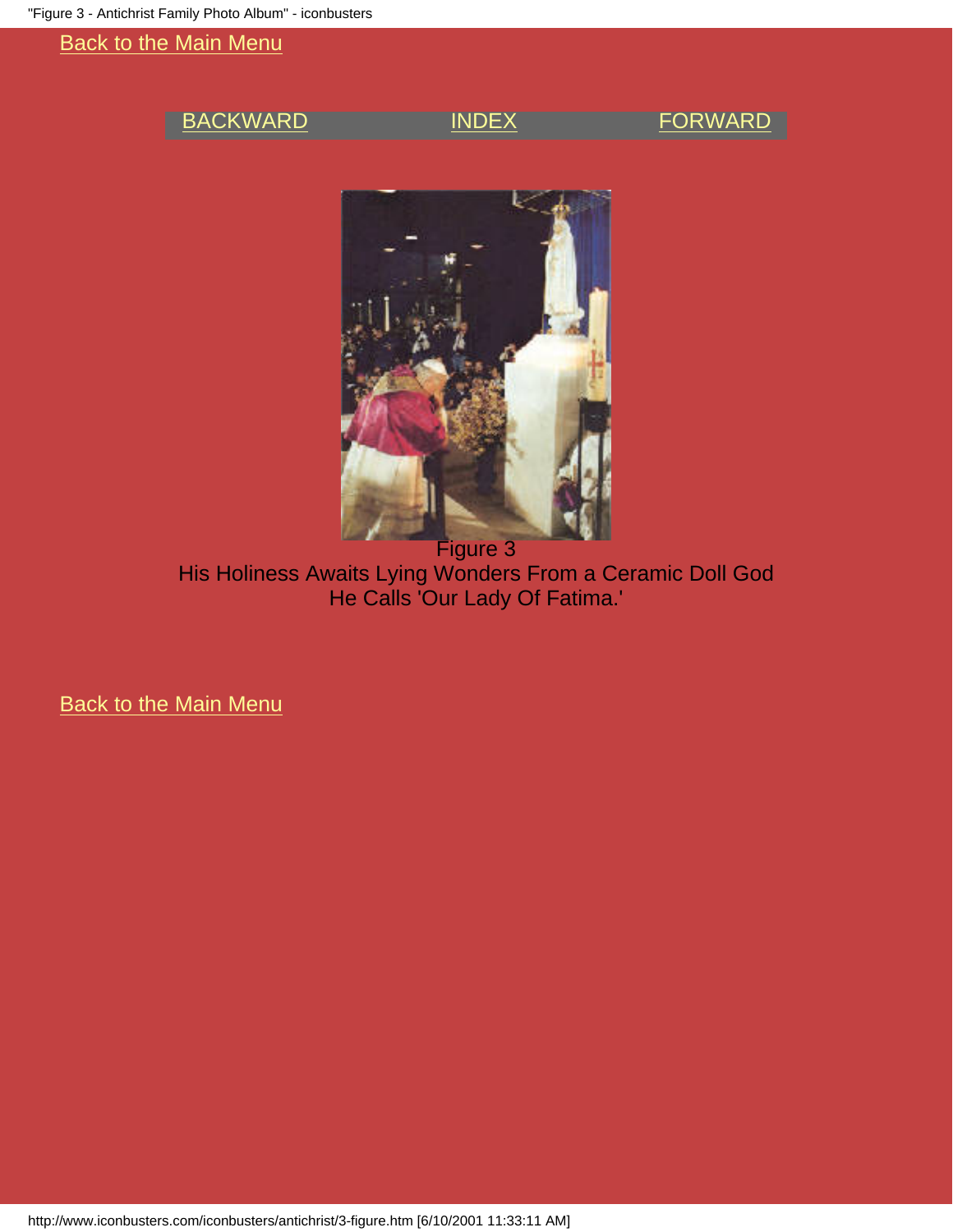### <span id="page-15-0"></span>[BACKWARD](#page-14-0) [INDEX](#page-0-0) [FORWARD](#page-16-0)



Figure 4 The Man of Sin Offers Strange Fire Before the Lord.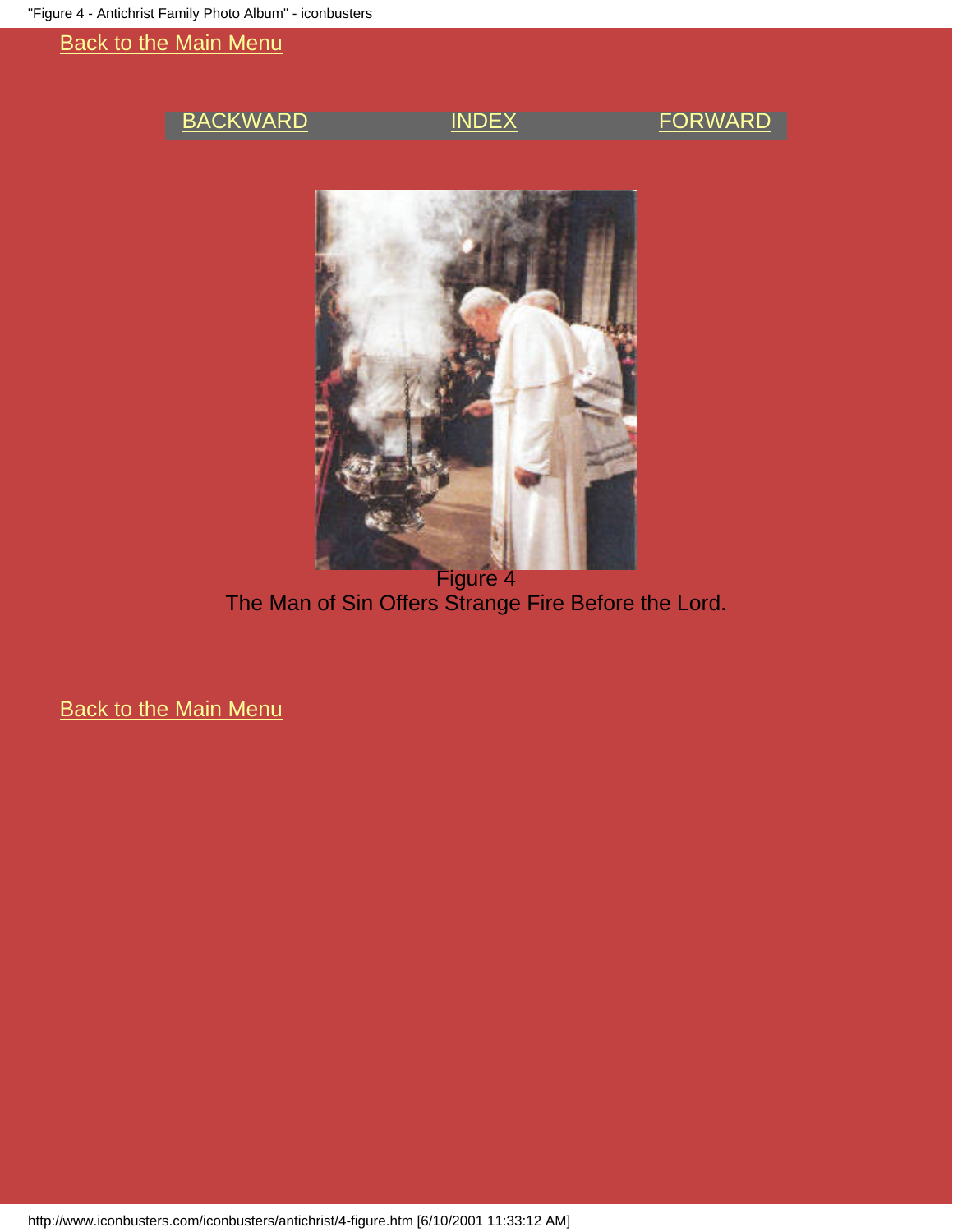### <span id="page-16-0"></span>[BACKWARD](#page-15-0) [INDEX](#page-0-0) [FORWARD](#page-17-0)



Figure 5 "Thou shalt make unto me many graven images," saith the Beast, the Man of Sin.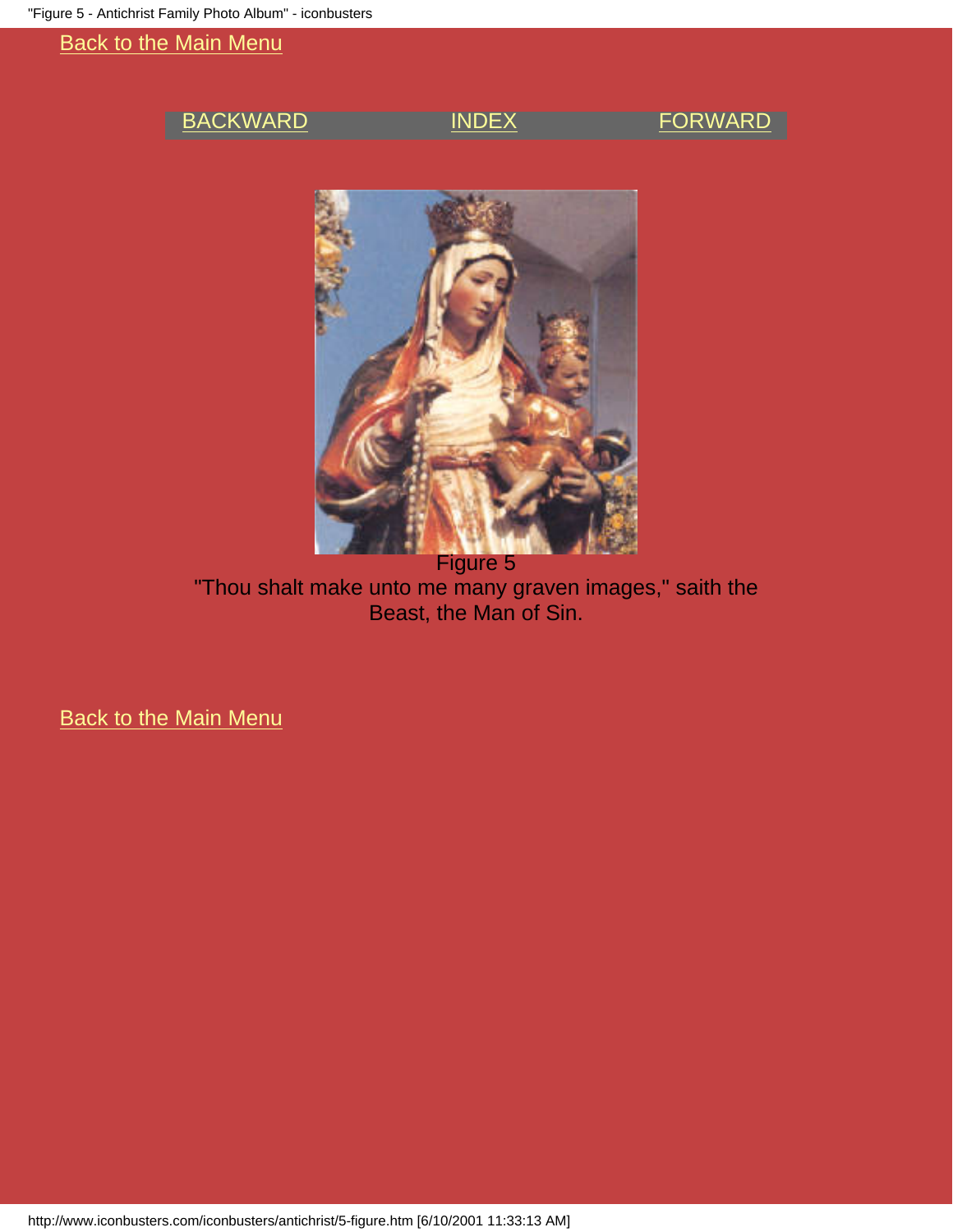### <span id="page-17-0"></span>[BACKWARD](#page-16-0) [INDEX](#page-0-0) [FORWARD](#page-18-0)



The brazen Holy Father demonstrates just how seared his conscience is, as he attempts to communicate with dead Wood Gods.

"They have no knowledge that set up the wood of their graven image, and pray unto a god who cannot save."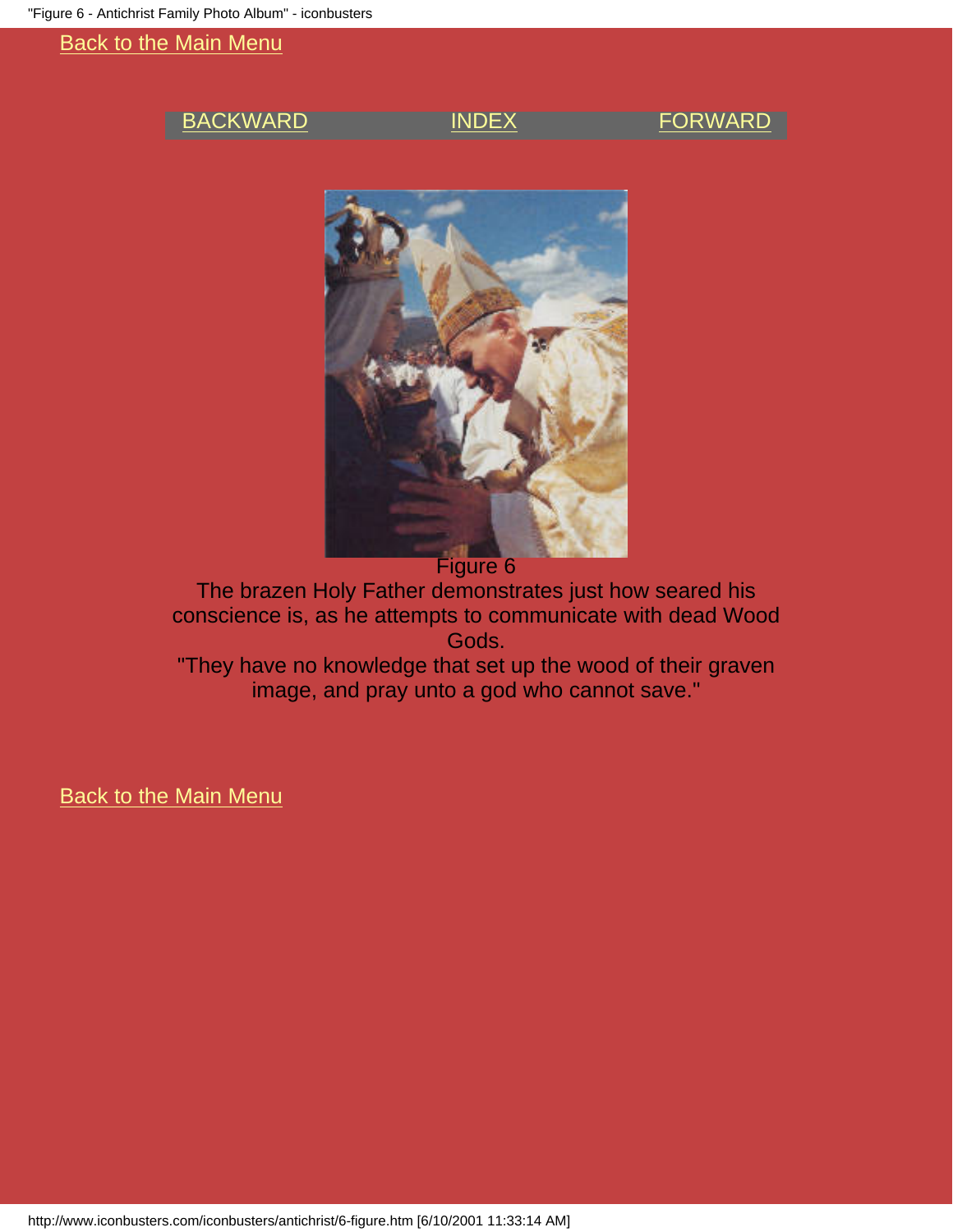### <span id="page-18-0"></span>[BACKWARD](#page-17-0) [INDEX](#page-0-0) [FORWARD](#page-19-0)



Figure 7

"And the woman was arrayed in purple and scarlet colour, and decked with gold and precious stones and pearls, having a golden cup in her hand full of abominations and filthiness of her fornication"….."Even him whose coming is after the working of Satan with all power and signs and lying wonders."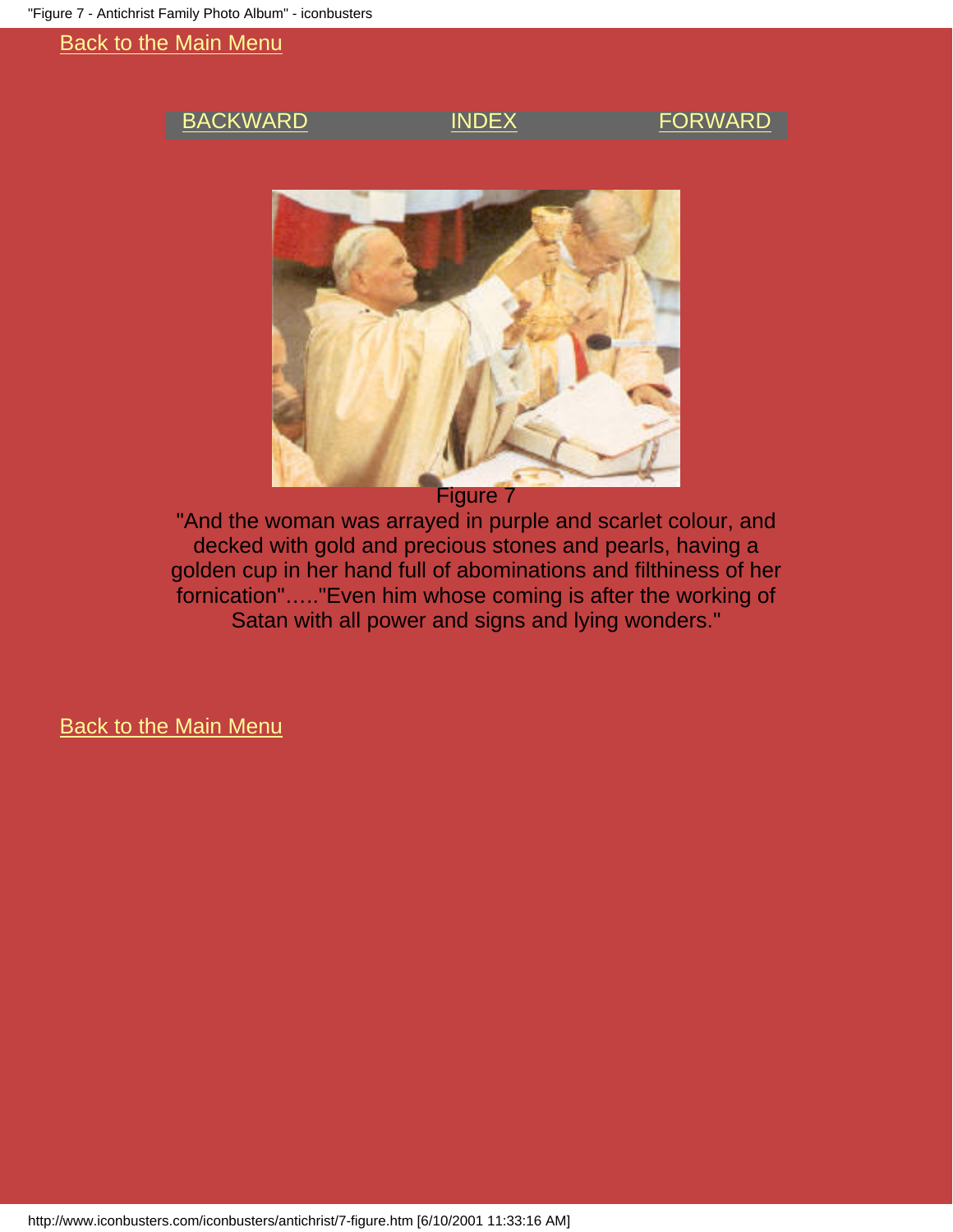### <span id="page-19-0"></span>[BACKWARD](#page-18-0) [INDEX](#page-0-0) [FORWARD](#page-20-0)



Christian Sorcery: Antichrist Creates Christ. "Hereby know ye the Spirit of God: Every spirit that confesseth that Jesus Christ is come in the flesh is of God: And every spirit that confesseth not that Jesus Christ is come in the flesh is not of God: and this is that spirit of Antichrist, whereof ye have heard that it should come; and even now already is it in the world."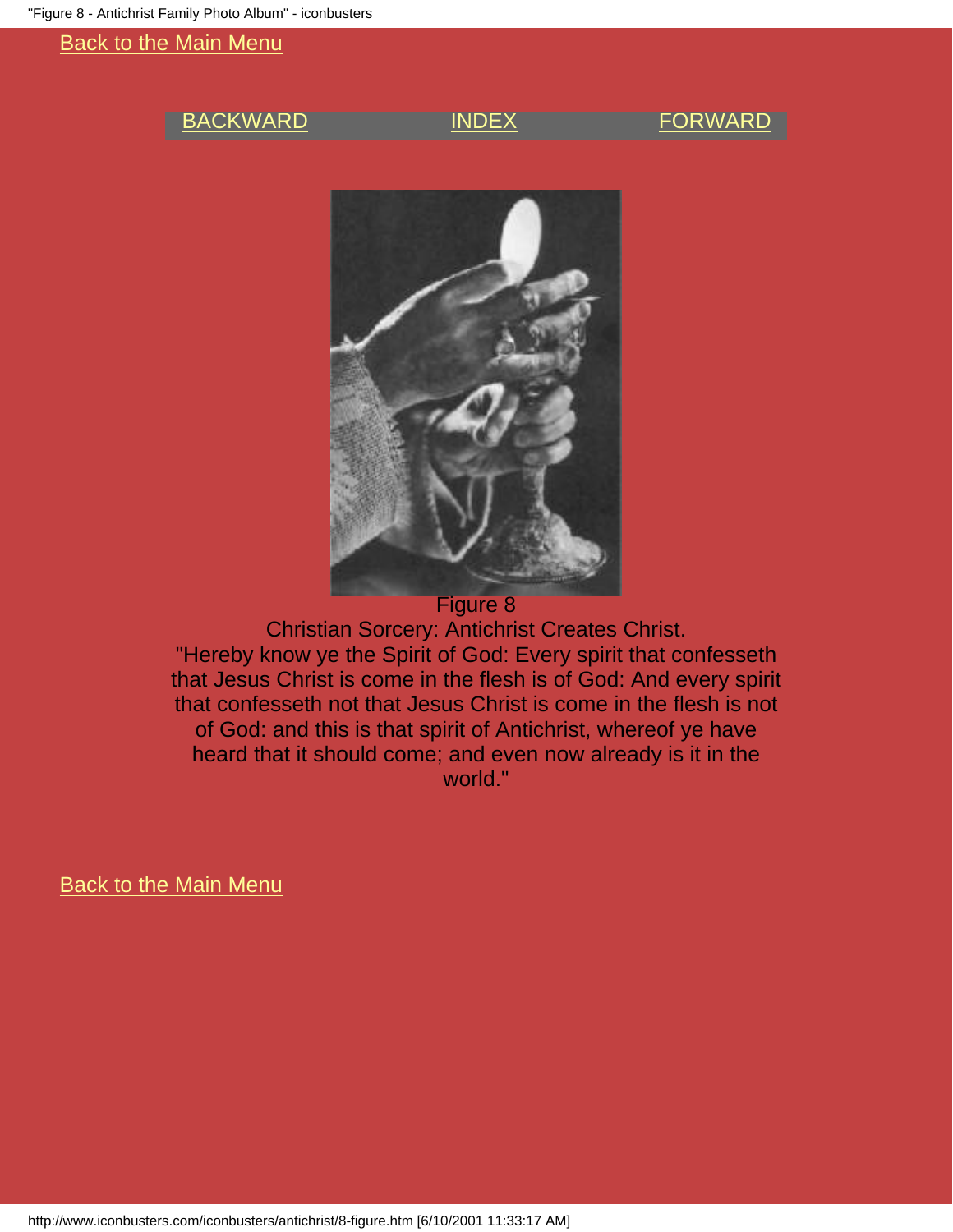### <span id="page-20-0"></span>[BACKWARD](#page-19-0) [INDEX](#page-0-0) [FORWARD](#page-21-0)



Figure 9 Coronation of the Antichrist. Pope John XXIII, the Vicar of Christ, receives the three-tiered crown of gold, silver and diamonds. Yet Jesus Christ wore a crown of thorns.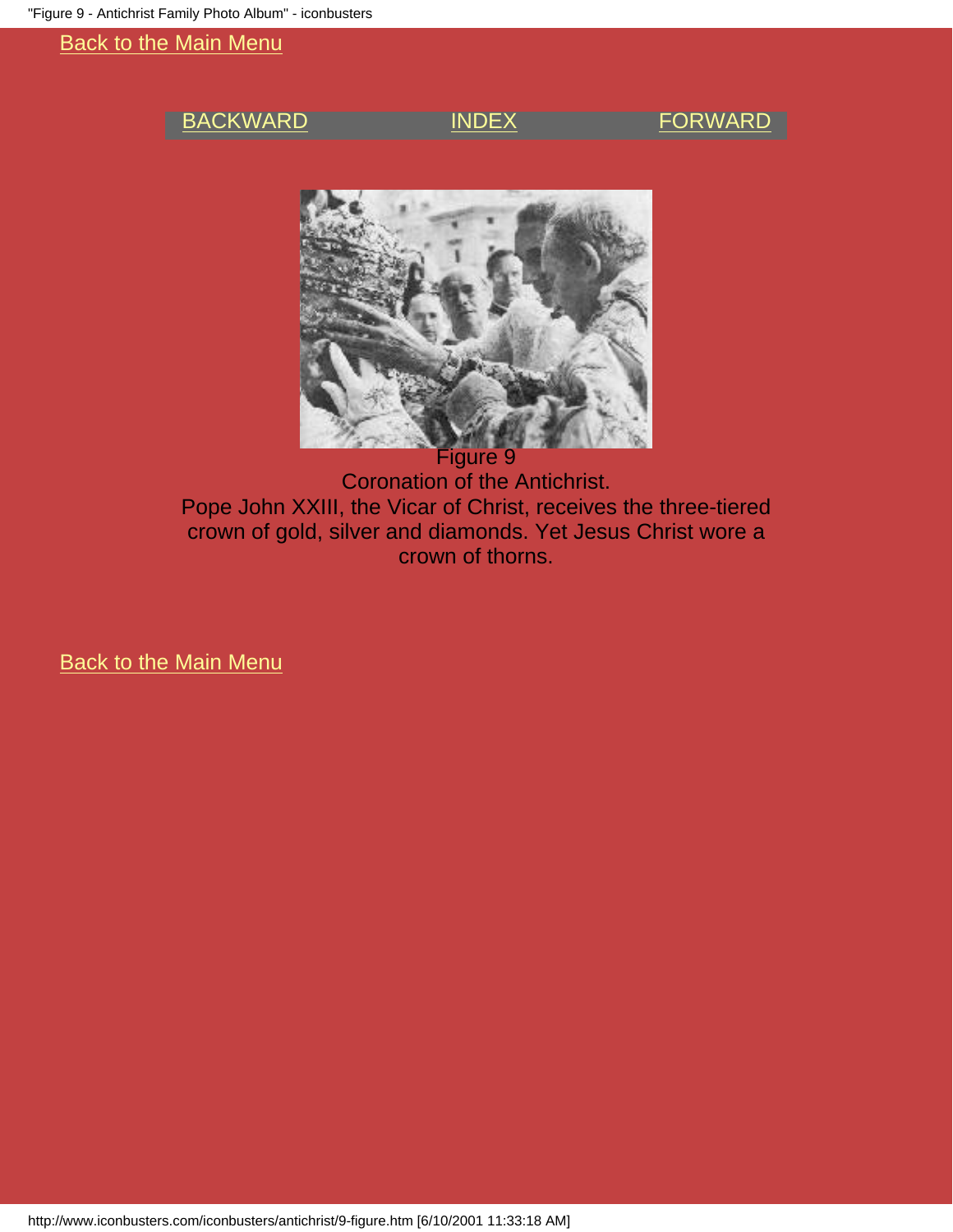# <span id="page-21-0"></span>[BACKWARD](#page-20-0) [INDEX](#page-0-0) [FORWARD](#page-9-0)